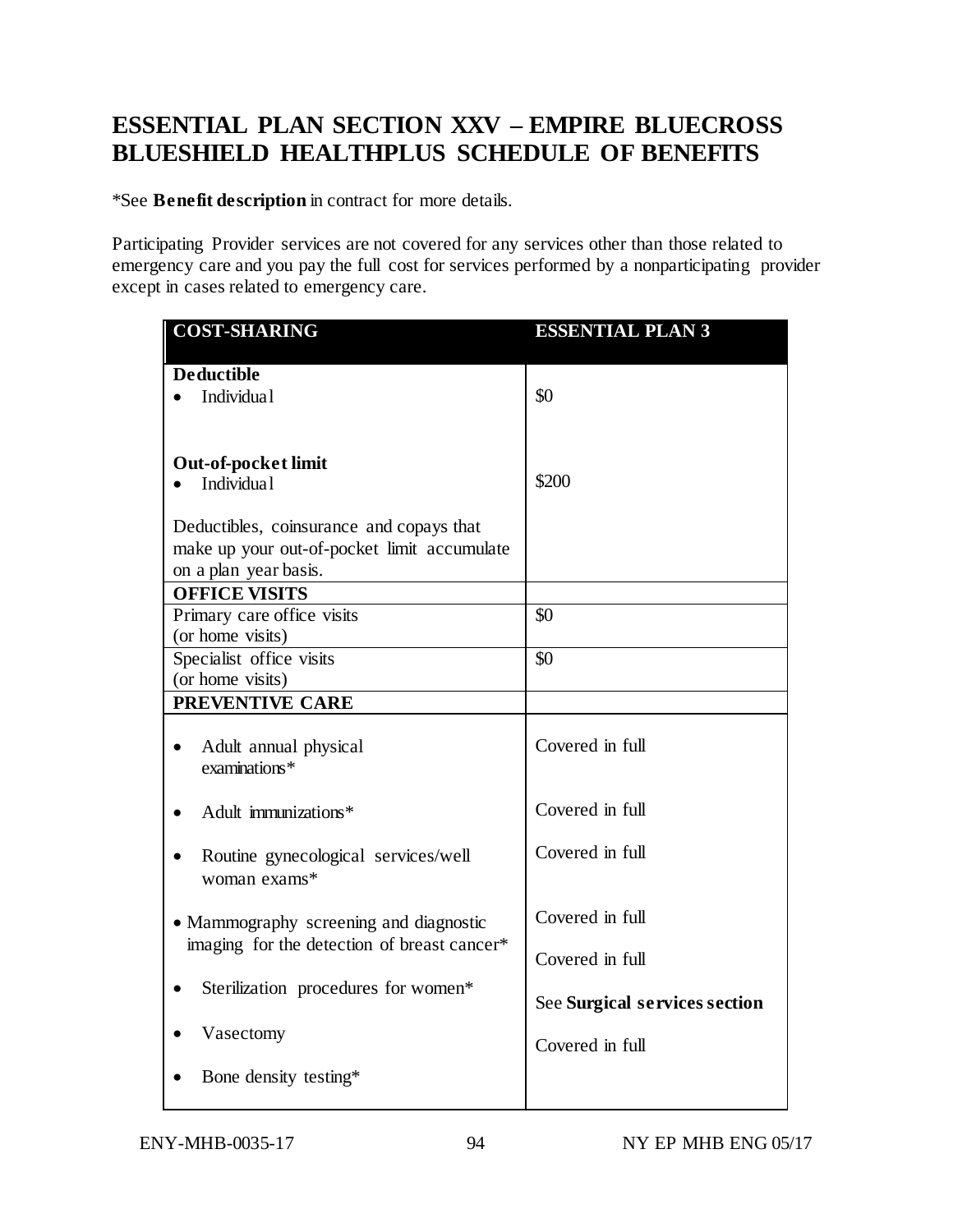|                                           | \$0                              |
|-------------------------------------------|----------------------------------|
| Screening for prostate cancer             |                                  |
| Performed in PCP office                   |                                  |
|                                           | \$0                              |
| Performed in specialist office            |                                  |
| All other preventive services required by | Covered in full                  |
|                                           |                                  |
| <b>USPSTF and HRSA</b>                    |                                  |
|                                           | Use cost-sharing for appropriate |
| *When preventive services are not         | service (primary care office)    |
| provided in accordance with the           | visit; specialist office visit;  |
| comprehensive guidelines supported by     | diagnostic radiology services;   |
| <b>USPSTF and HRSA</b>                    | lab procedures and diagnostic    |
|                                           | testing)                         |
|                                           |                                  |
|                                           |                                  |
|                                           |                                  |
|                                           |                                  |
| <b>EMERGENCY CARE</b>                     |                                  |
| Pre-hospital emergency medical services   | \$0                              |
| (ambulance services)                      |                                  |
| Nonemergency ambulance services           | \$0                              |
|                                           |                                  |
|                                           |                                  |
|                                           | See contract on how to use       |
|                                           | this service                     |
| Emergency department                      | \$0                              |
|                                           |                                  |
| Copay/Coinsurance waived if hospital      |                                  |
| admission                                 |                                  |
|                                           |                                  |
| Urgent care center                        | \$0                              |
|                                           |                                  |
|                                           | Preauthorization required for    |
|                                           | out-of-network urgent care       |
|                                           |                                  |
| PROFESSIONAL SERVICES and                 |                                  |
|                                           |                                  |
| <b>OUTPATIENT CARE</b>                    |                                  |
| Advanced imaging services                 |                                  |
|                                           |                                  |
| Performed in a freestanding radiology     | \$0                              |
| facility or office setting                |                                  |
|                                           |                                  |
| Performed as outpatient hospital services | \$0                              |
|                                           |                                  |
|                                           |                                  |
| Preauthorization required                 | Preauthorization required        |
| Allergy testing and treatment             |                                  |
|                                           |                                  |
| Performed in a PCP office                 | \$0                              |
|                                           |                                  |
|                                           |                                  |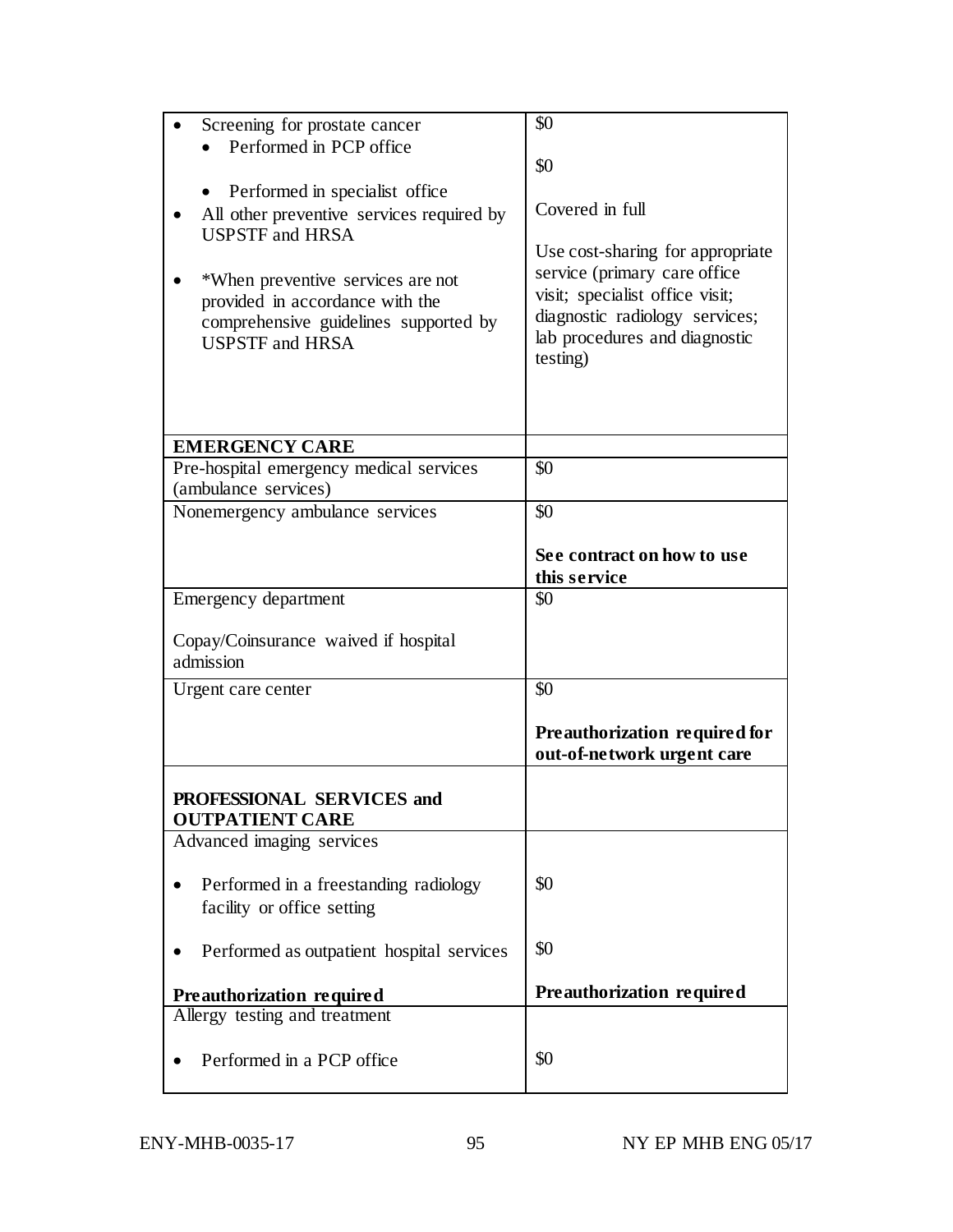| Performed in a specialist office           | \$0                                                            |
|--------------------------------------------|----------------------------------------------------------------|
| Ambulatory surgical<br>center facility cee | \$0                                                            |
| Anesthesia services<br>(all settings)      | Covered in full                                                |
| Autologous blood banking                   | Covered in full                                                |
| Cardiac and pulmonary rehabilitation       |                                                                |
| Performed in a specialist office           | \$0                                                            |
| Performed as outpatient hospital services  | \$0                                                            |
| Performed as inpatient hospital services   | Included as part of inpatient<br>hospital service cost-sharing |
| Chemotherapy                               |                                                                |
| Performed in a PCP office                  | \$0                                                            |
| Performed in a specialist office           | \$0                                                            |
| Performed as outpatient hospital services  | \$0                                                            |
|                                            |                                                                |
| Chiropractic Services                      | \$0                                                            |
|                                            | Preauthorization required<br>after the first five visits       |
| Clinical trials                            | Use cost-sharing for appropriate<br>service                    |
|                                            | Preauthorization required                                      |
| Diagnostic testing                         |                                                                |
| Performed in a PCP office                  | \$0                                                            |
| Performed in a specialist office           | \$0                                                            |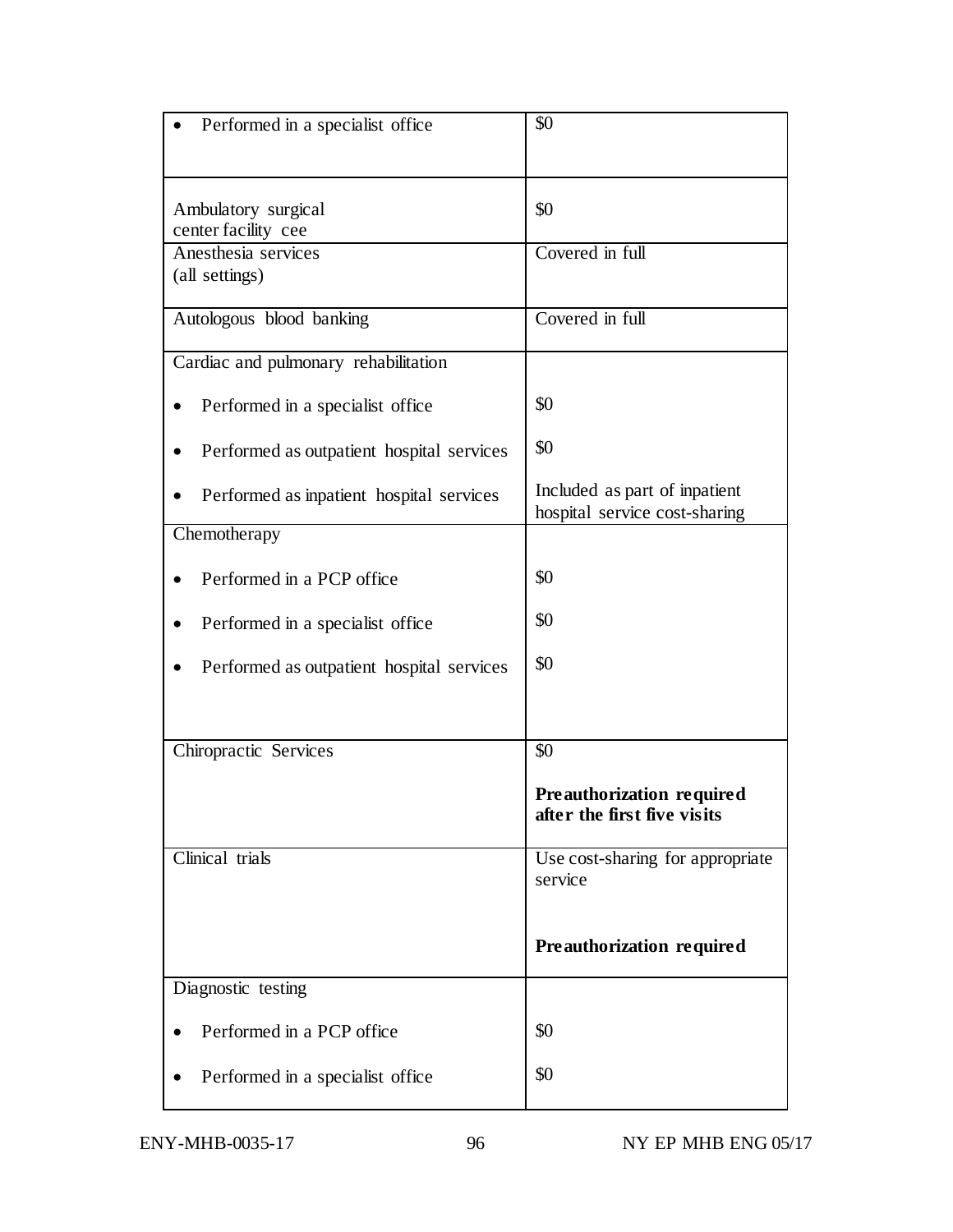| Performed as outpatient hospital services                           | \$0                                                                                                                                   |
|---------------------------------------------------------------------|---------------------------------------------------------------------------------------------------------------------------------------|
| <b>Dialysis</b>                                                     |                                                                                                                                       |
| Performed in a PCP office                                           | \$0                                                                                                                                   |
| Performed in a freestanding center or<br>specialist office setting  | \$0                                                                                                                                   |
| Performed as outpatient hospital services                           | \$0                                                                                                                                   |
| Habilitation services<br>(physical therapy, occupational therapy or | \$0                                                                                                                                   |
| speech therapy)                                                     | 20 visits per therapy per plan<br>year                                                                                                |
| Home health care                                                    | \$0                                                                                                                                   |
| 40 visits per plan year                                             | Preauthorization required                                                                                                             |
| Infertility services                                                | Use cost-sharing for appropriate<br>service (office visit; diagnostic<br>radiology services; surgery; lab<br>& diagnostic procedures) |
| Infusion therapy                                                    |                                                                                                                                       |
| Performed in a PCP office                                           | \$0                                                                                                                                   |
| Performed in specialist office                                      | \$0                                                                                                                                   |
| Performed as outpatient hospital services                           | \$0                                                                                                                                   |
| Home infusion therapy                                               | \$0                                                                                                                                   |
| (Home infusion counts toward home health)<br>care visit limits)     |                                                                                                                                       |
| Inpatient medical visits                                            | \$0 per admission                                                                                                                     |
|                                                                     | <b>Admission preauthorization</b><br>required                                                                                         |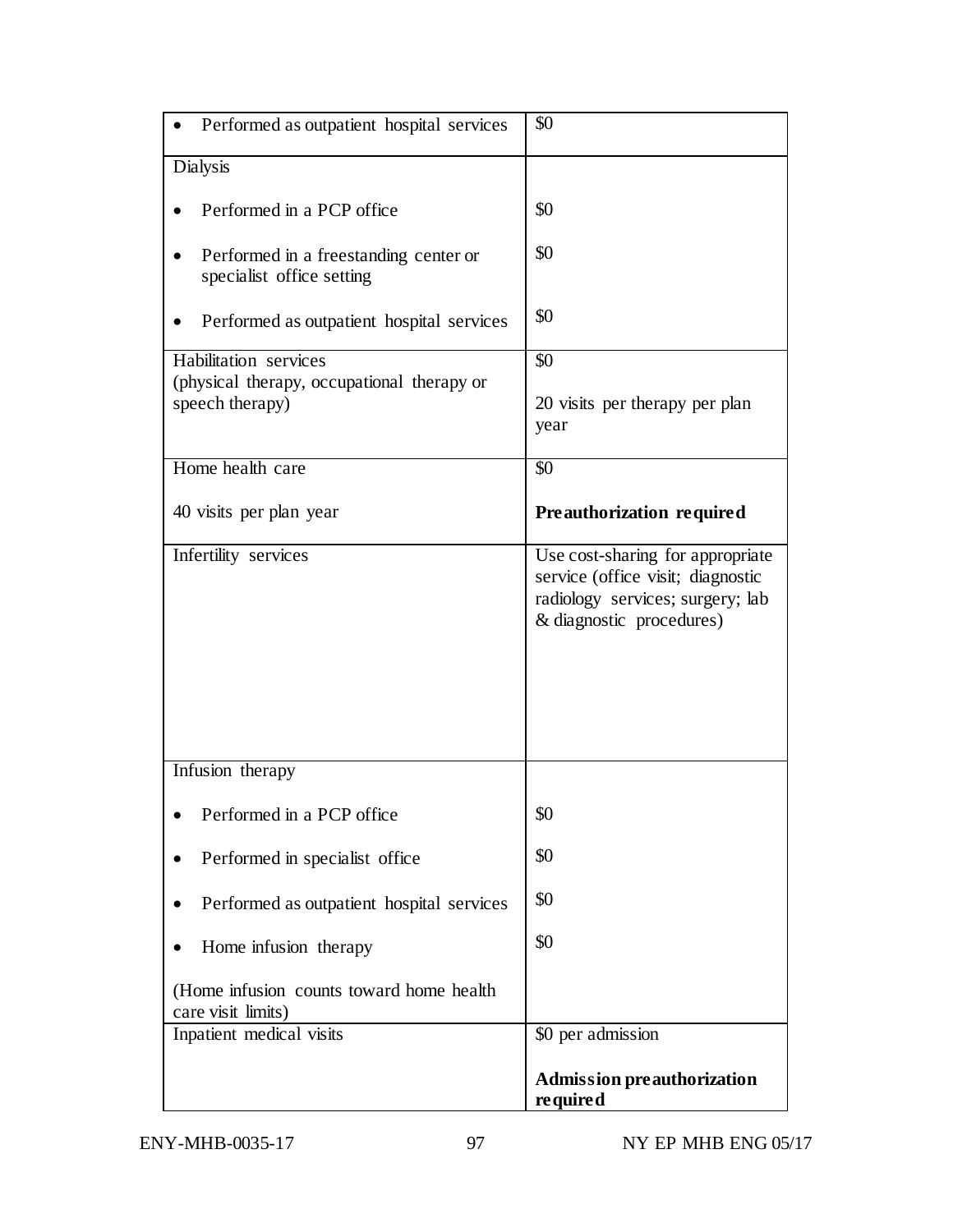| Lab procedures                                                         |                                                                            |
|------------------------------------------------------------------------|----------------------------------------------------------------------------|
| Performed in a PCP office                                              | \$0                                                                        |
| Performed in a freestanding lab facility or<br>specialist office       | \$0                                                                        |
| Performed as outpatient hospital services                              | \$0                                                                        |
| Maternity and newborn care                                             |                                                                            |
| Prenatal care                                                          | \$0                                                                        |
| Inpatient hospital services and birthing<br>center                     | \$0                                                                        |
| Physician and midwife services for<br>delivery                         | \$0                                                                        |
| Breast pump                                                            | \$0                                                                        |
| Postnatal care                                                         | Included in physician and<br>midwife services for delivery<br>cost-sharing |
|                                                                        |                                                                            |
|                                                                        | Preauthorization required for<br>inpatient services breast<br>pump         |
| Outpatient hospital surgery facility charge                            | \$0                                                                        |
| Preadmission testing                                                   | \$0                                                                        |
| Diagnostic radiology services                                          |                                                                            |
| Performed in a PCP office                                              | \$0                                                                        |
| Performed in a freestanding radiology<br>facility or specialist office | \$0                                                                        |
| Performed as outpatient hospital services                              | \$0                                                                        |
| Therapeutic radiology services                                         |                                                                            |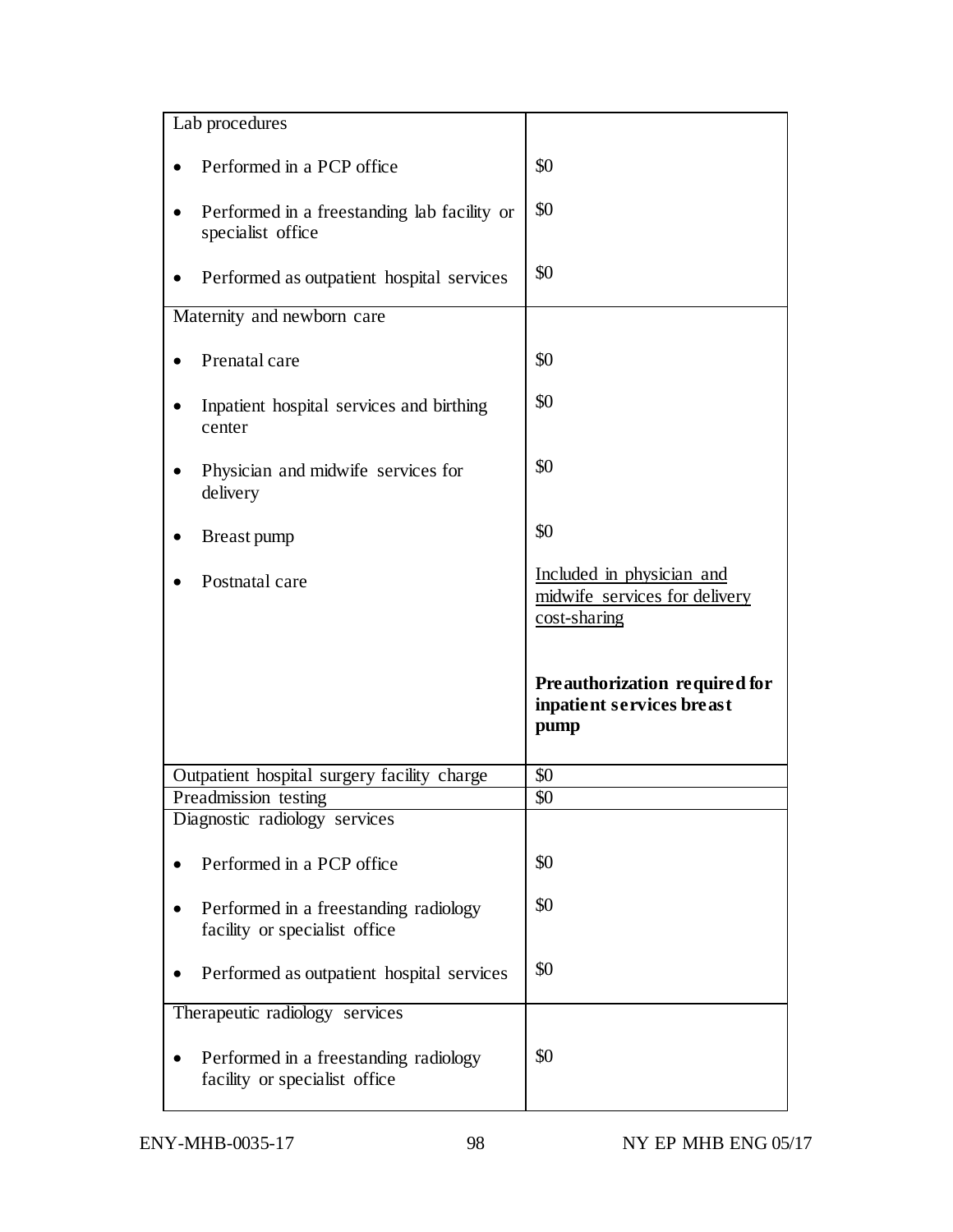| Performed as outpatient hospital services                                                                                                                 | \$0                                           |
|-----------------------------------------------------------------------------------------------------------------------------------------------------------|-----------------------------------------------|
|                                                                                                                                                           | Preauthorization required                     |
| Rehabilitation services (physical therapy,<br>occupational therapy or speech therapy)                                                                     | \$0<br>20 visits per therapy per plan<br>year |
|                                                                                                                                                           | Preauthorization required                     |
| Second opinions on the diagnosis of cancer,<br>surgery and other                                                                                          | \$0                                           |
| Surgical services                                                                                                                                         | Preauthorization required                     |
| (including oral surgery; reconstructive breast<br>surgery; other reconstructive and corrective<br>surgery; transplants; and interruption of<br>pregnancy) |                                               |
| All transplants must be performed at<br>designated facilities                                                                                             |                                               |
| Inpatient hospital surgery                                                                                                                                | \$0                                           |
| Outpatient hospital surgery                                                                                                                               | \$0                                           |
| Surgery performed at an ambulatory<br>surgical center                                                                                                     | \$0                                           |
| Office surgery                                                                                                                                            | \$0                                           |
|                                                                                                                                                           | Preauthorization required                     |
|                                                                                                                                                           |                                               |
| Telemedicine program                                                                                                                                      | \$0                                           |
| <b>ADDITIONAL SERVICES, EQUIPMENT</b><br>and DEVICES                                                                                                      |                                               |
| ABA treatment for autism spectrum disorder                                                                                                                | \$0                                           |
|                                                                                                                                                           | Preauthorization required                     |
| Assistive communication devices for autism                                                                                                                | \$0                                           |
| spectrum disorder                                                                                                                                         | Preauthorization required                     |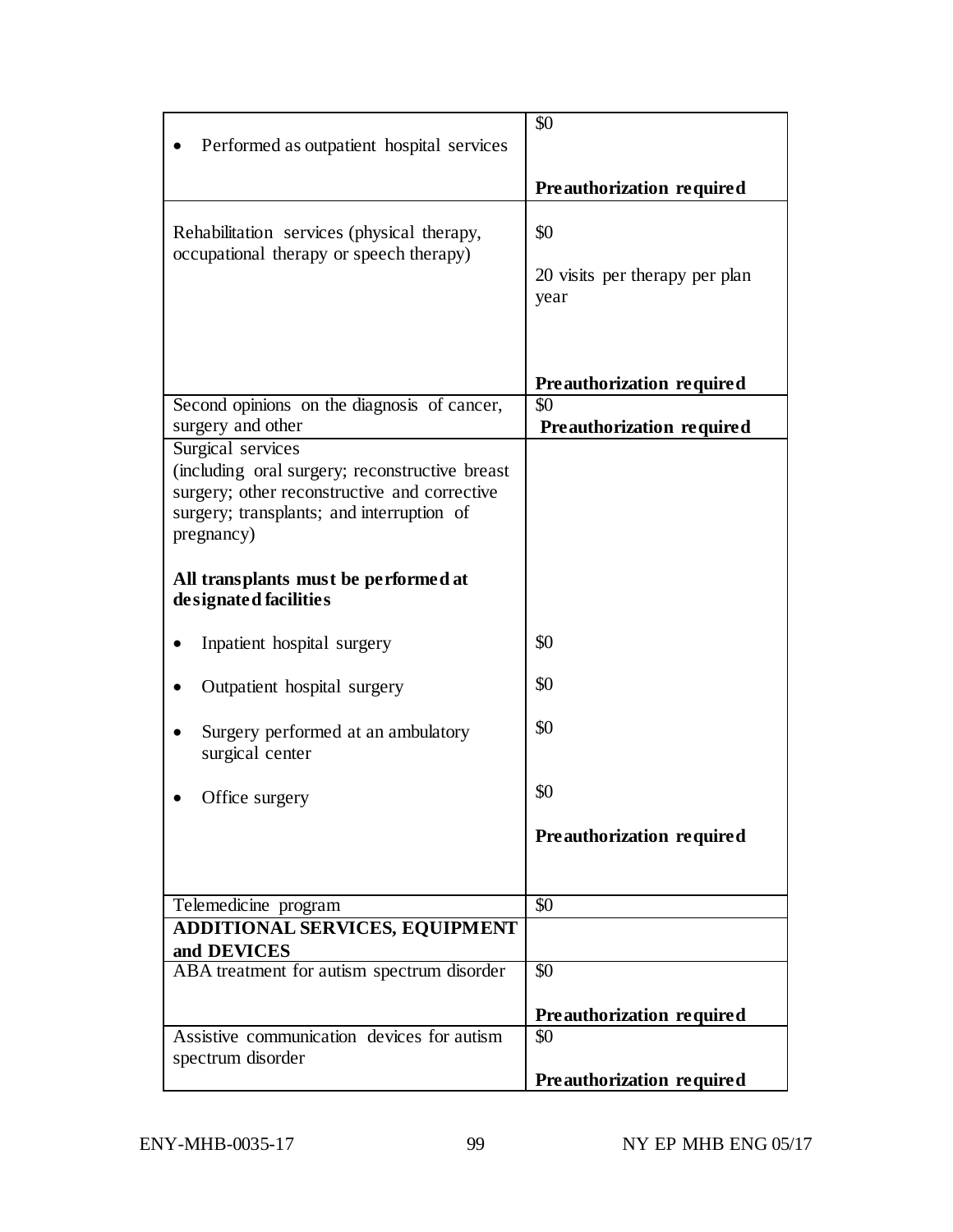| Diabetic equipment, supplies and self-         |                               |
|------------------------------------------------|-------------------------------|
| management education                           |                               |
|                                                |                               |
| Diabetic equipment, supplies and insulin       | \$0                           |
| (30-day supply)                                |                               |
| Diabetic education                             | \$0                           |
| Durable medical equipment and braces           | \$0                           |
|                                                |                               |
|                                                |                               |
|                                                | Preauthorization required     |
| External hearing aids                          | \$0                           |
|                                                |                               |
| (Single purchase one every three years)        | Preauthorization required     |
| Cochlear implants                              | \$0                           |
|                                                |                               |
| (One per ear per time covered)                 |                               |
|                                                | Preauthorization required     |
| Hospice care                                   |                               |
|                                                |                               |
| Inpatient                                      | \$0                           |
|                                                |                               |
| Outpatient                                     | \$0                           |
| 210 days per plan year                         |                               |
|                                                | Preauthorization required     |
| Five visits for family bereavement counseling  |                               |
| Medical supplies                               | \$0                           |
| Prosthetic devices                             |                               |
|                                                |                               |
| External                                       | \$0                           |
|                                                |                               |
|                                                |                               |
| One prosthetic device, per limb, per lifetime, |                               |
| and the cost of repair and replacement of the  |                               |
| prosthetic devices and its parts               |                               |
|                                                |                               |
| Internal                                       |                               |
|                                                | Included as part of inpatient |
|                                                | hospital cost-sharing         |
|                                                |                               |
|                                                | Preauthorization required     |
|                                                |                               |
| <b>INPATIENT SERVICES and</b>                  |                               |
| <b>FACILITIES</b>                              |                               |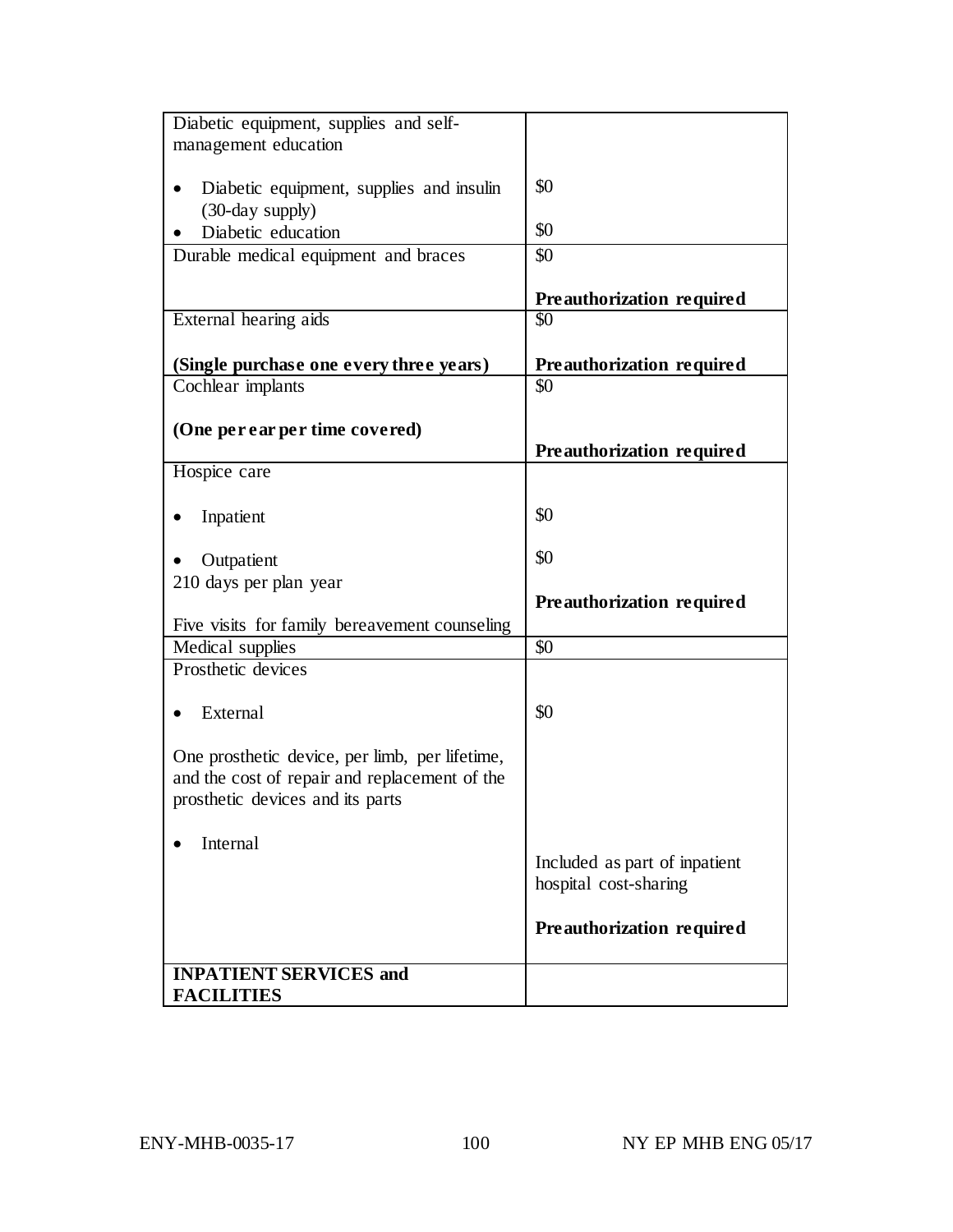| Inpatient hospital for a continuous<br>confinement (including an inpatient stay for<br>mastectomy care, cardiac and pulmonary<br>rehabilitation, and end of life care). | \$0<br>Preauthorization required.<br>However, preauthorization is<br>not required for emergency<br>admissions. |
|-------------------------------------------------------------------------------------------------------------------------------------------------------------------------|----------------------------------------------------------------------------------------------------------------|
| Observation stay                                                                                                                                                        | $\overline{50}$                                                                                                |
| Copay waived if direct transfer from<br>outpatient surgery setting to observation                                                                                       |                                                                                                                |
| Skilled nursing Facility (including cardiac<br>and pulmonary rehabilitation)                                                                                            | $\overline{50}$                                                                                                |
| 200 days per plan year                                                                                                                                                  |                                                                                                                |
| Copay waived for each admission if directly<br>transferred from hospital inpatient setting to<br>skilled nursing facility                                               | Preauthorization required                                                                                      |
| Inpatient habilitation services                                                                                                                                         | \$150                                                                                                          |
| (physical, speech and occupational therapy)                                                                                                                             |                                                                                                                |
| 60 days per plan year combined therapies                                                                                                                                |                                                                                                                |
|                                                                                                                                                                         | Preauthorization required                                                                                      |
| Inpatient rehabilitation services<br>(physical, speech and occupational therapy)                                                                                        | \$0                                                                                                            |
|                                                                                                                                                                         |                                                                                                                |
| 60 per plan year combined                                                                                                                                               | Preauthorization required                                                                                      |
| <b>MENTAL HEALTH and SUBSTANCE</b><br><b>USE DISORDER SERVICES</b>                                                                                                      |                                                                                                                |
| Inpatient mental health care (for a continuous                                                                                                                          | \$0                                                                                                            |
| confinement when in a hospital)                                                                                                                                         |                                                                                                                |
|                                                                                                                                                                         | Preauthorization required.                                                                                     |
|                                                                                                                                                                         | However, preauthorization is<br>not required for emergency                                                     |
|                                                                                                                                                                         |                                                                                                                |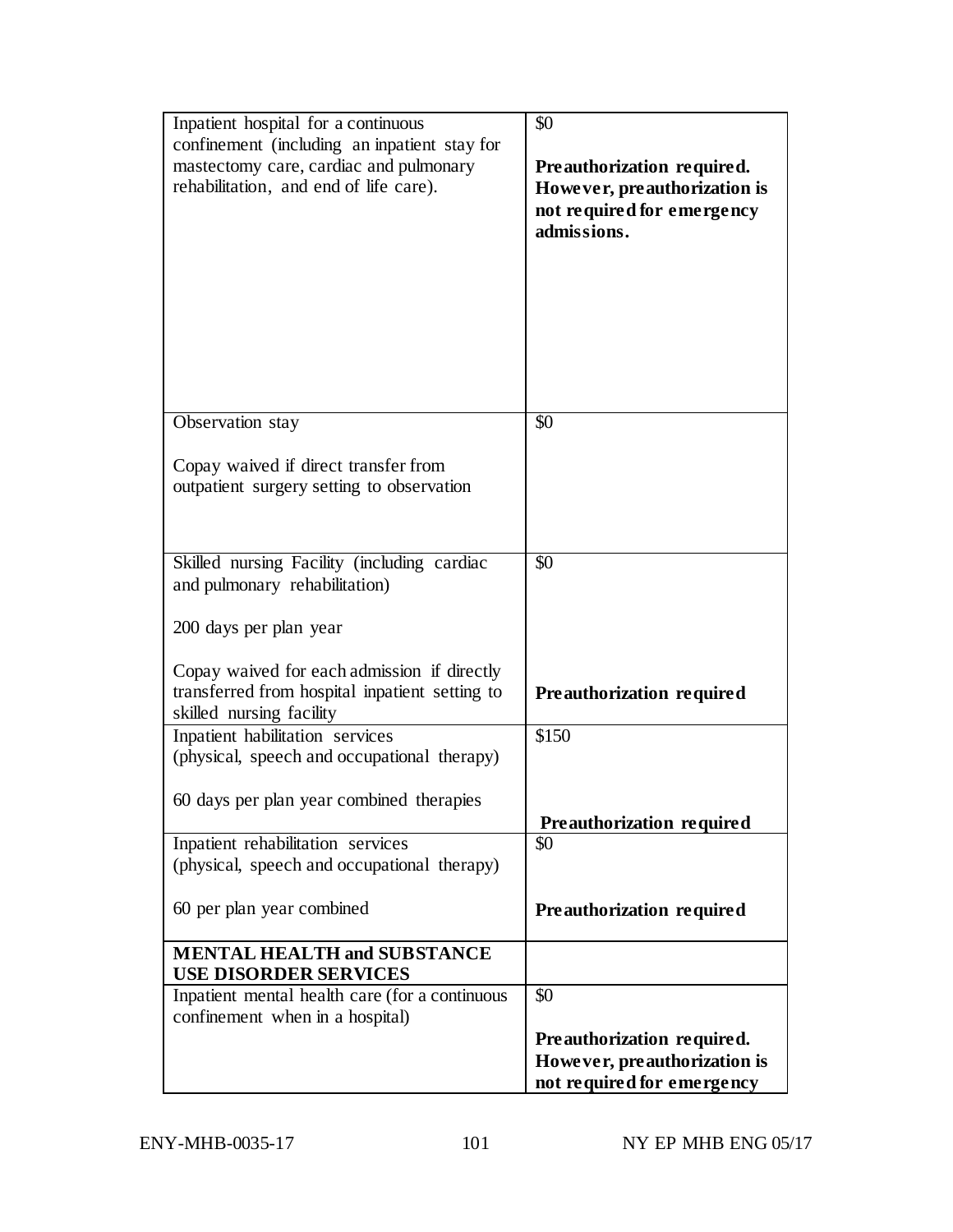|                                             | admissions.                   |
|---------------------------------------------|-------------------------------|
| Outpatient mental health care               | \$0                           |
| (including partial hospitalization and      |                               |
| intensive outpatient program services)      | Preauthorization required     |
| Inpatient substance use services            | \$0                           |
| (for a continuous confinement when in a     | Preauthorization required.    |
| hospital)                                   | However, preauthorization is  |
|                                             | not required for emergency    |
|                                             | admissions or for             |
|                                             | participating OASAS-certified |
|                                             | facilities.                   |
| Outpatient substance use services           | \$0                           |
|                                             |                               |
|                                             | Preauthorization required     |
| PRESCRIPTION DRUGS                          |                               |
| Retail pharmacy                             |                               |
| 30-day supply                               |                               |
| Tier 1                                      | \$1                           |
| Tier 2                                      | \$3                           |
|                                             |                               |
| Tier 3                                      | \$3                           |
| Up to a 90-day supply for maintenance drugs |                               |
| Tier 1                                      |                               |
| Tier 2                                      | \$30                          |
|                                             | \$3                           |
| Tier 3                                      |                               |
|                                             | \$3                           |
|                                             | Non-participating provider    |
|                                             | services are not covered and  |
|                                             | you pay the full cost         |
|                                             |                               |
| Mail order pharmacy                         |                               |
| Up to a 90-day supply                       |                               |
| Tier 1                                      | \$3                           |
| Tier 2                                      | \$8                           |
|                                             |                               |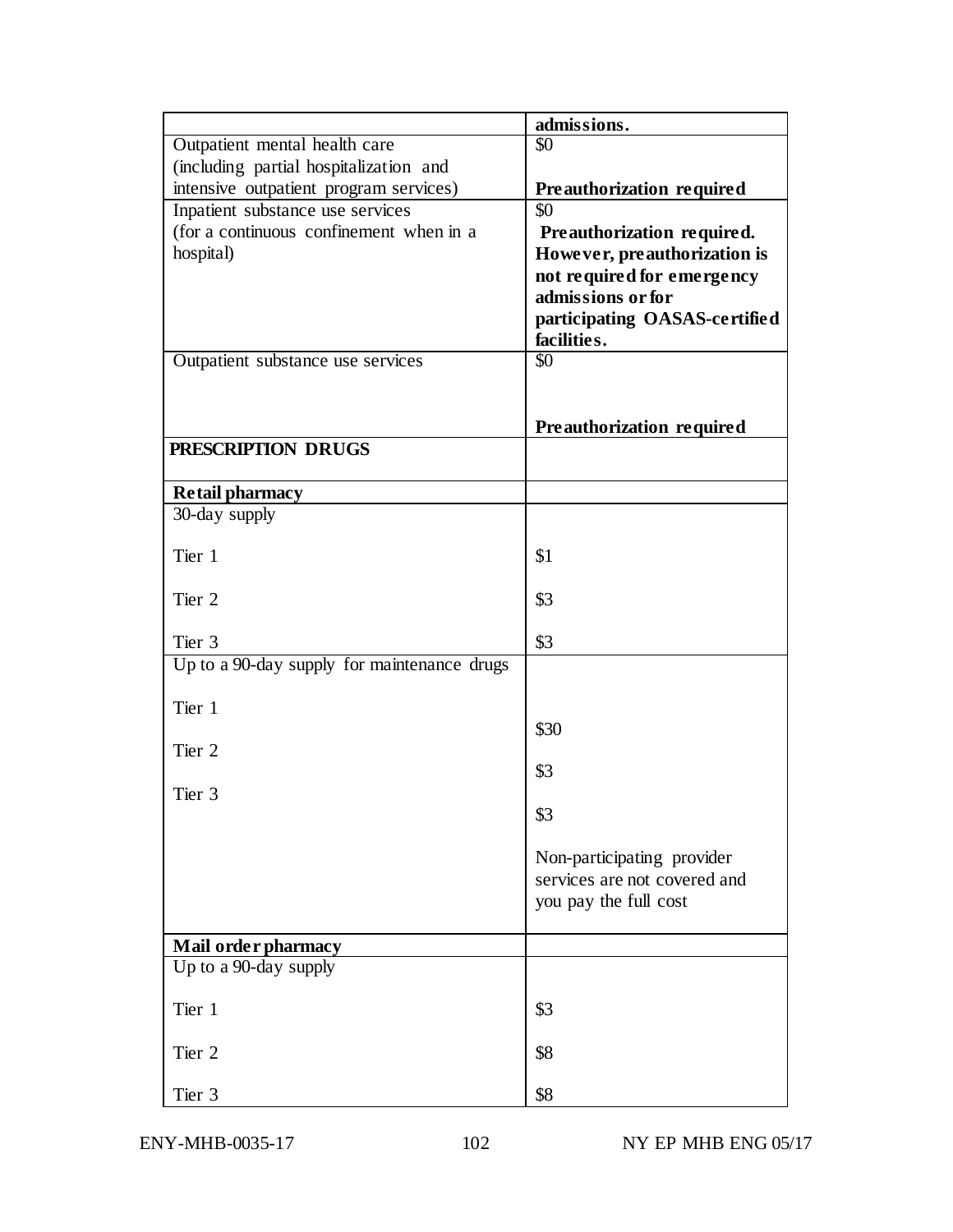|                                                                     | Non-participating provider<br>services are not covered and |
|---------------------------------------------------------------------|------------------------------------------------------------|
|                                                                     | you pay the full cost                                      |
| Enteral formulas                                                    |                                                            |
| Tier 1                                                              | \$1                                                        |
|                                                                     |                                                            |
| Tier 2                                                              | \$3                                                        |
|                                                                     |                                                            |
| Tier <sub>3</sub>                                                   | \$3                                                        |
| <b>NONPRESCRIPTION DRUGS</b>                                        | \$.50                                                      |
|                                                                     |                                                            |
| <b>WELLNESS BENEFITS</b><br>Gym reimbursement                       | Up to \$200 per six-month                                  |
|                                                                     | period                                                     |
| <b>DENTAL and VISION CARE</b>                                       |                                                            |
| <b>Dental care</b>                                                  |                                                            |
|                                                                     |                                                            |
| Preventive dental care                                              | \$0                                                        |
|                                                                     |                                                            |
| Routine dental care                                                 | \$0                                                        |
|                                                                     |                                                            |
| Major dental (endodontics, periodontics                             | \$0                                                        |
| and prosthodontics,                                                 |                                                            |
| One dental exam and cleaning per six-                               |                                                            |
| month period.                                                       |                                                            |
|                                                                     |                                                            |
| Full mouth X-rays or panoramic X-rays at 36-                        |                                                            |
| month intervals and bitewing X-rays at six to<br>12-month intervals | <b>Orthodontics and major</b>                              |
|                                                                     | dental require                                             |
| Orthodontics and major dental require                               | preauthorization                                           |
| preauthorization                                                    |                                                            |
|                                                                     |                                                            |